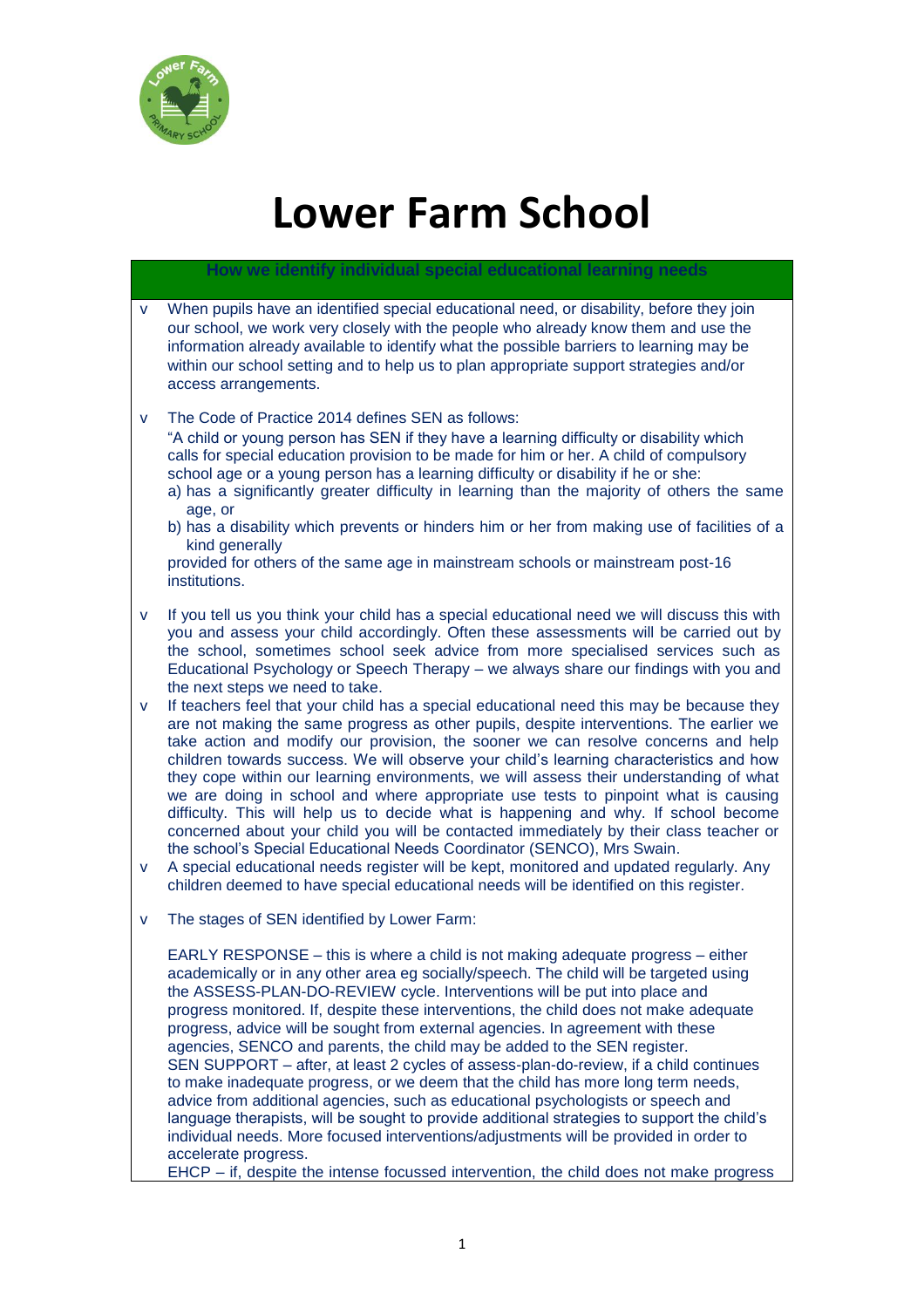

|                  | and is deemed to have long term difficulties, advice and evidence will be collated to<br>apply for an Education, Health and Care Plan.<br>An EHC Plan looks at all the needs that a child or young person has within<br>education, health and care. Professionals and the family together consider what<br>outcomes they would like to see for the child or young person. This plan identifies<br>what is needed to achieve those outcomes. The Children and Families Act 2014<br>made EHC plans statutory from 1 September 2014.                                                                                                                                                                                                                                                                                                                  |
|------------------|----------------------------------------------------------------------------------------------------------------------------------------------------------------------------------------------------------------------------------------------------------------------------------------------------------------------------------------------------------------------------------------------------------------------------------------------------------------------------------------------------------------------------------------------------------------------------------------------------------------------------------------------------------------------------------------------------------------------------------------------------------------------------------------------------------------------------------------------------|
|                  | How we involve pupils and their parents/carers in identifying special<br>educational needs and planning to meet them                                                                                                                                                                                                                                                                                                                                                                                                                                                                                                                                                                                                                                                                                                                               |
| v.<br>V<br>V     | We are child and family centred so you can expect "no decision about me without me".<br>When we assess special educational needs we will discuss with you if your child's<br>understanding and behaviour are the same at school and home; we take this into<br>account and work with you so that we are all helping your child in the same way and<br>helping them make progress.<br>We will take on board the child's views and ensure their programme considers the holistic<br>view of the child.                                                                                                                                                                                                                                                                                                                                               |
| V<br>V<br>V<br>V | Where appropriate we will write and review targets and pupils profiles/support plans<br>with pupils and parents/carers, a copy will always be available for you.<br>We hold a meeting every term that allows all school staff, other professionals and<br>family or carers involved with a child, to share information, celebrate progress and<br>achievement and plan next steps.<br>Our staff are available to discuss any concerns you may have about your child, or to<br>share information that either party feels would be useful to the other.<br>Each child has a planner. Teachers will write comments for parents to read at home,<br>when necessary, and we encourage parents and carers to add observations of their<br>own.                                                                                                           |
|                  | How we use other adults in school to support pupils with special<br>educational needs or disabilities                                                                                                                                                                                                                                                                                                                                                                                                                                                                                                                                                                                                                                                                                                                                              |
| V<br>v<br>v      | Our SENCO leads a team of support staff who are all trained to support pupils with a<br>wide range of educational, social and emotional needs.<br>Our staff are able to undertake small group work or one-to-one support as appropriate to<br>meet the needs of pupils with special educational needs or disabilities.<br>We liaise, regularly, with external agencies such as speech and language therapists, the<br>impaired team, the hearing impaired team, occupational therapists,<br>visual<br>physiotherapists and an educational psychologist.<br>Our Care Guidance and Support Manager, and Pastoral Mentor are very supportive<br>members of the team with an excellent knowledge of how to support our children and<br>their families. No problem is too big or too small. She is available full time, and with very<br>little notice. |
|                  | How we use specialist resources to support pupils with special<br>educational needs or disabilities                                                                                                                                                                                                                                                                                                                                                                                                                                                                                                                                                                                                                                                                                                                                                |
| v<br>v<br>V      | Our teachers, and teaching assistants, make bespoke individual resources for pupils with<br>special educational needs that support their specific learning targets and needs, and<br>reflects the learning undertaken by their peers.<br>We use several published programmes such as Toe by Toe, Five Minute Box, IDL and<br>Black Sheep Press pack to support the children's learning.<br>We have a wide range of reading material to appeal to both boys and girls, with                                                                                                                                                                                                                                                                                                                                                                         |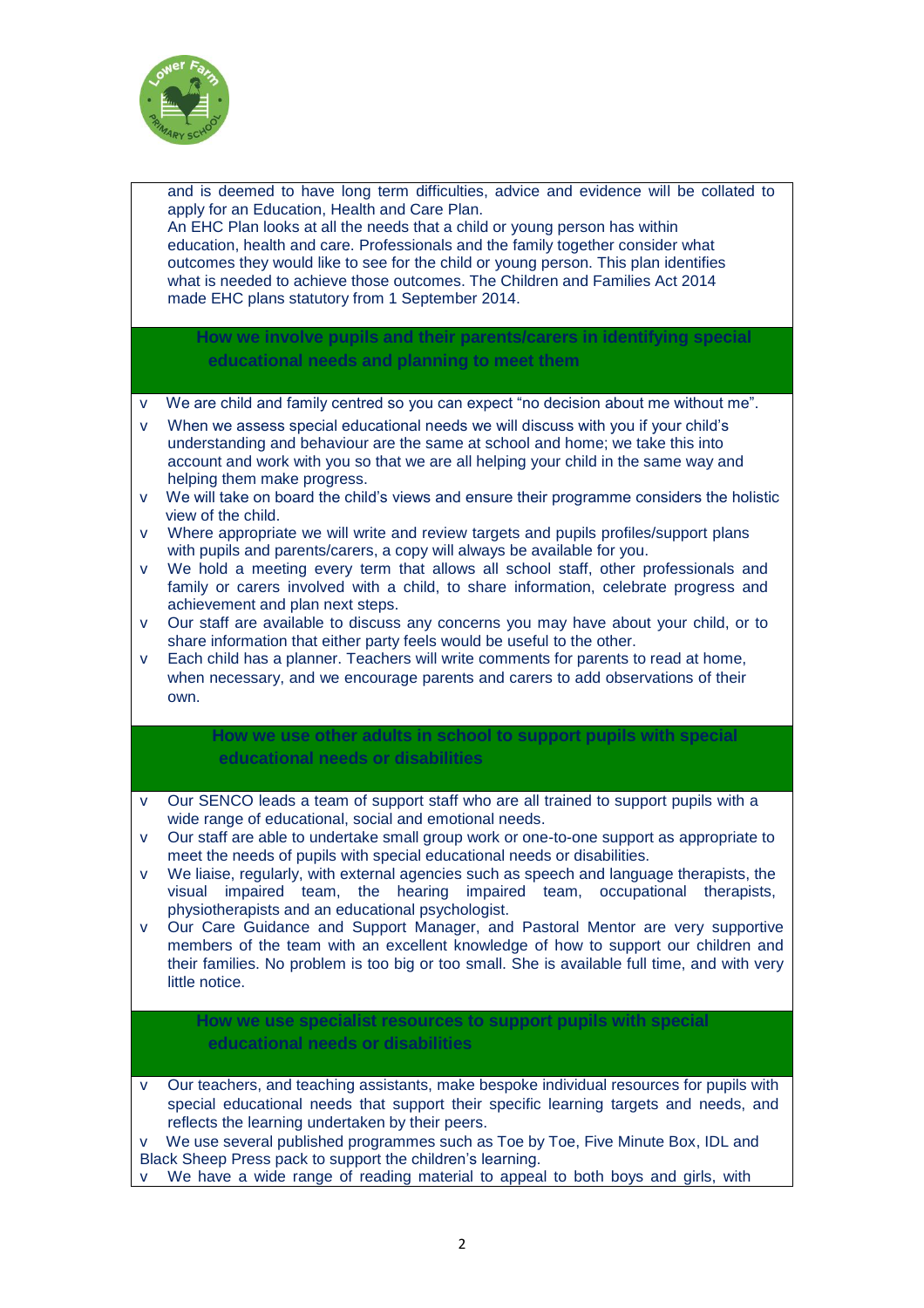

some high interest, lower level reading text. We, also, use Toe by Toe to support children's decoding of words.

- v We have a wide range of ICT equipment available to help motivate pupils and access learning. These include notebooks, I-pads, microphones, desktop computers, programmable toys and talking postcards.
- v We use workstations, picture and symbol timetables and equipment such as countdown timers where necessary.
- v We seek advice and equipment from outside agencies as and when the need arises, such as specialist seating, or handrails and steps in toilets.
- v We use Makaton, where necessary, to support communication.
- v We use resources such as social stories and Zones of Regulation to aid children's social and emotional learning/behaviours.
- v We have resources specifically designed to aid children with dyslexia such as iPad apps, coloured acetate, talking tins, ACE dictionaries and so on.

#### **How we modify teaching approaches for individual pupils**

- All our staff are trained in a variety of approaches which means that we are able to adapt to a range of SEN: - specific learning difficulties (including dyslexia); Autistic Spectrum Disorder; speech, language and communication needs; and behavioural, social and emotional difficulties.
- v Our staff are all able to use basic Makaton signs, and some are trained to support pupils using British Sign Language.
- v We adapt reading material by enlarging the text, changing the colour of the text, reducing the amount to be read and so on and create personal reading books using individual children as characters, or create books around our own school themes that match personal abilities and needs.
- v We are a dyslexia friendly school.
- v We are a very inclusive school. Wherever possible children are taught alongside their peers in clear differentiated groups. Teachers adapt their teaching constantly in order to cater for their pupils' needs and learning styles, and plan individual timetables where necessary. When appropriate, staff are deployed to give children additional support in small groups outside the classroom, or to provide one-to-one support.
- v All our staff are trained to adapt resources to either offer a greater level of support or to make learning more challenging so that every child is able to achieve their very best.
- v We use additional schemes/materials so that staff can use as a resource to ensure work is always at the right level for pupils with special educational needs, or those who are gifted and talented.
- v We run a number of 'catch-up' groups for children who are in danger of falling behind their peers.
- v Where appropriate, we offer in-house social and communication groups; these usually focus on Attention and Listening, Speech and Language and Social Communication.
- v We use visual timelines to help children understand what activity or part of the day is coming next.

**How we assess pupil progress towards the outcomes we have targeted for pupils. How we review this progress so that pupils stay on track to make at least good progress. (including how we involve pupils and their parents/carers)**

v In the Foundation Stage we track progress against the Early Years Foundation Stage ages and stages of child development.

v In Key Stage One we use Birmingham SEN ToolKit where appropriate, to assess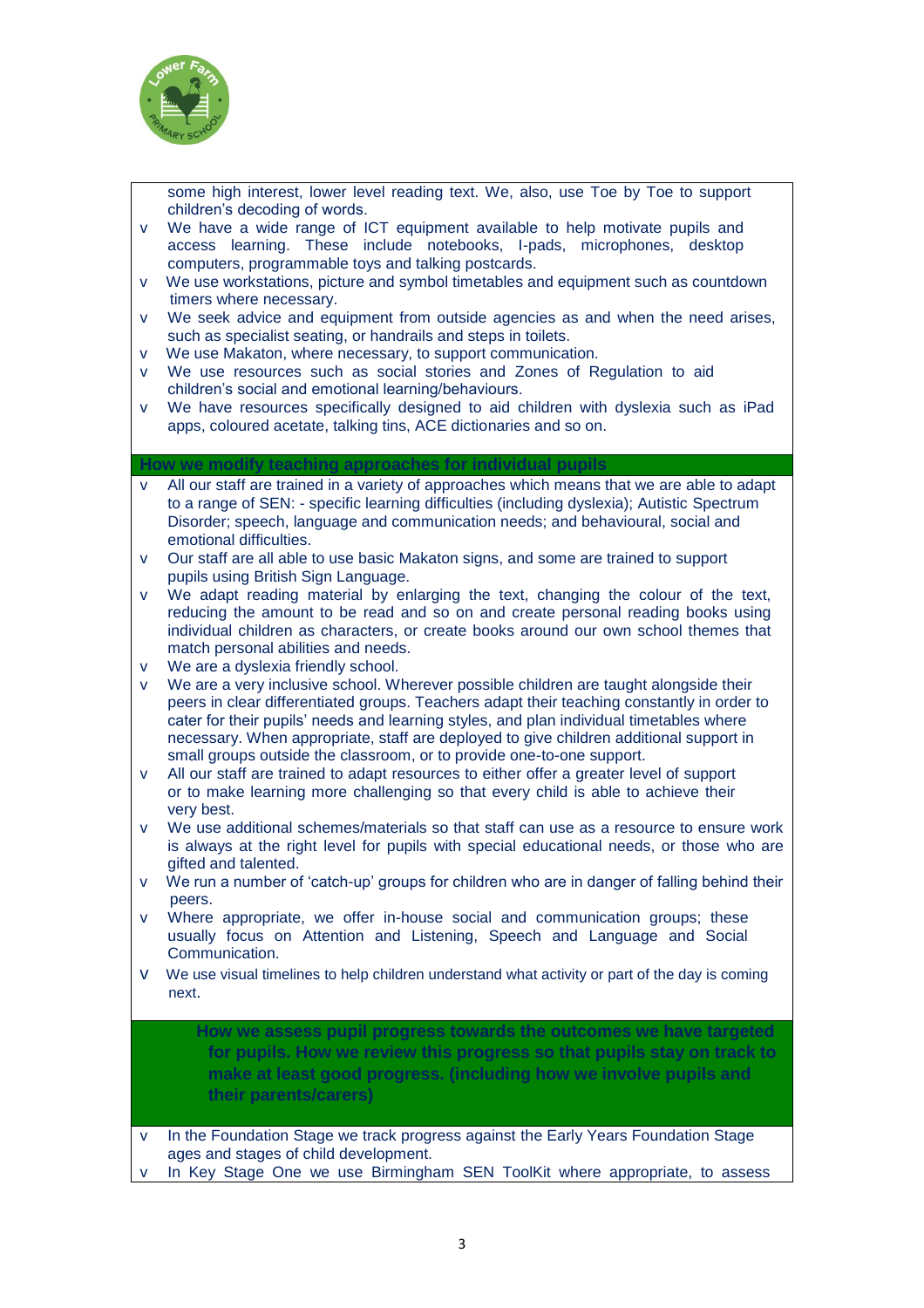

progress that is in smaller steps than the usual national curriculum levels.

- v We gather views of parents and carers at our termly parent consultation meetings and act upon recommendations immediately.
- v Parents of children with special educational needs are invited to a special review meeting each term where we discuss progress and set individual education plans outlining small step progress targets. These are set in consultation with parents and other professionals involved in the care and education of the child.
- v Our SENCO analyses the progress of every SEN child each term, and these results are discussed with class teachers. Each teacher plans targeted interventions for all children whose progress is causing concern, and targets based on the Birmingham SEN Toolkit are planned for children whose needs fall outside normal classroom differentiation. We adapt our teaching to suit the needs of individuals wherever possible – *"If children can't learn the way we teach, perhaps we should teach the way they learn"* (Howard Gardiner).
- v We regularly use staff meetings to get all teachers to assess anonymous pieces of work to check our judgements are correct (moderating).
- v We set challenging targets that are based on nationally agreed guidelines on progress.
- v We check how well a pupil makes progress in each lesson. Targets are given to the children so that they know what is expected of them to achieve the next step.

# **What extra support we bring in to help us meet SEN:- services; expertise.**

**How we work together collaboratively.**

- v We access support from specialist teachers and support staff for advice about accessing the curriculum and SEND related needs such as speech, language and communication; hearing impairment; visual impairment; behaviour related needs; severe learning difficulties and autism.
- v We get support from local authority services about training, policy and funding.
- v Our local authority provides educational psychologist support for assessment, advice and training.
- v We work with Blakenall Children's Centre to provide services to the community, for example, a parent courses.
- v We get support from speech and language therapy (SALT) and regular advice for all children who are under the SALT team. We refer pupils for assessment, with parental consent, if we believe they need a period of therapy. If a parent is unsure of the waiting times for these appointments, etc, the SENCO can follow this up and give advice.
- v We liaise with the School's Health Advisor and Educational Welfare Officer regularly.
- v We get support from occupational therapy and physiotherapy for pupils who need assessment for issues such as special seating or advice about exercise programmes. They guide school staff in meeting the needs of pupils with disabilities.
- v We receive support from the Visual Impaired team and Hearing Impairment team to ensure all sensory needs are met.
- v Together we review your pupil's progress and agree what everyone will do to make teaching more effective and learning easier. We include your child in these discussions when appropriate.

#### **What other activities are available for pupils with SEN in addition to the curriculum?**

- v We have a before and after school club with trained staff capable of supporting pupils with both special educational needs and disabilities**.**
- We have a number of extra curricular activities such as dance, homework, football and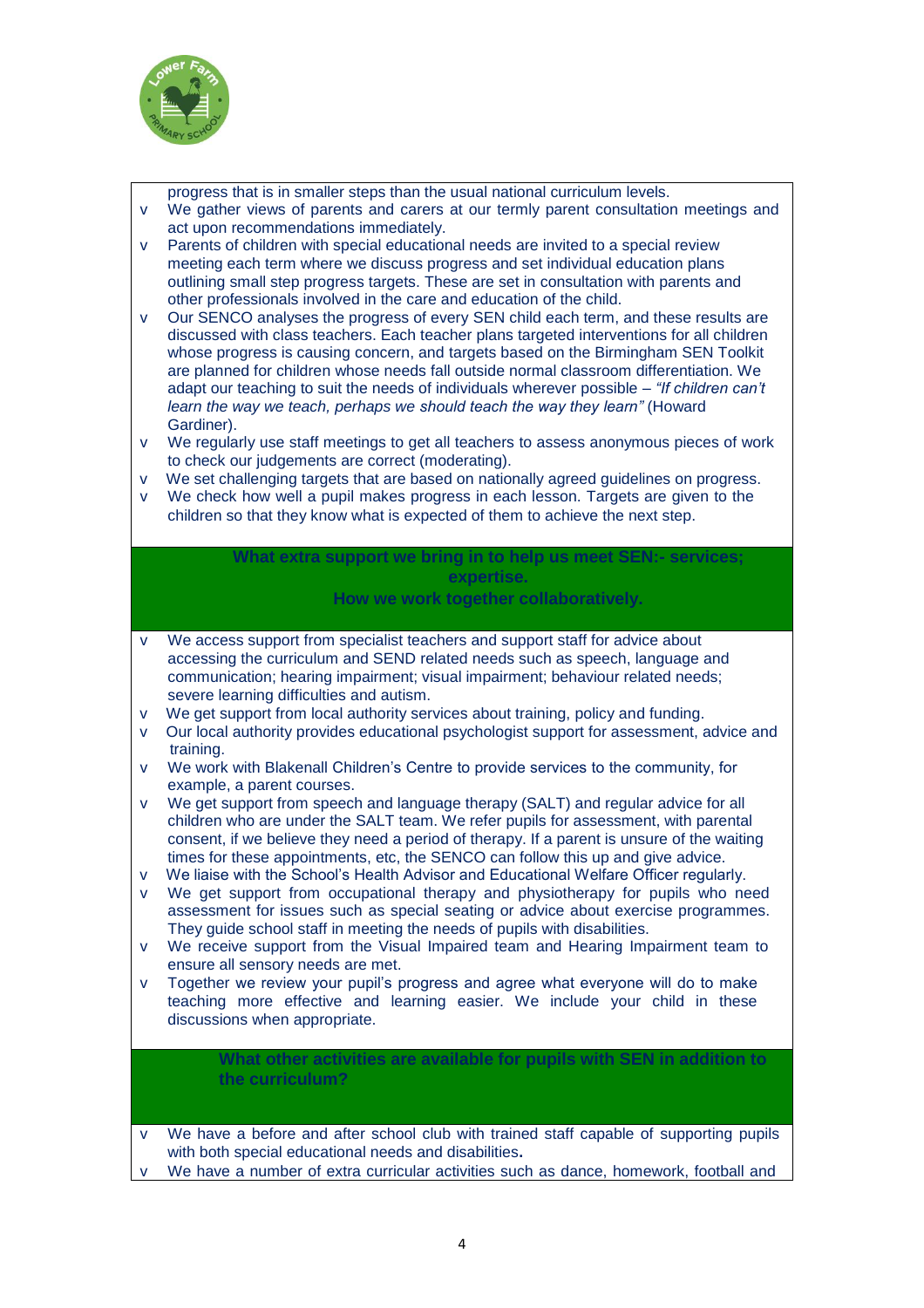

many more. Pupils with SEN are included, and arrangements are made, when necessary, to support these pupils.

- v We have educational visits, and many other visitors to school bring our curriculum to life. Pupils with special educational needs and disabilities are always included in these and we provide staff to support their full involvement if needed. We always choose enhanced school provision to be accessible by all.
- v We offer social and nurture groups

#### **How we support pupils in their transition into our school and when they leave us**

- v Children who join our school in 2s/Nursery are welcomed into our school community with a personal home visit by their Nursery teacher. They, also, have a pack that provides the relevant information.
- v Transition to Reception, and then into each successive year-group, is supported by meetings, information leaflets and taster sessions in each new class.
- v If a child has special educational needs, the SENCO will attend transition meetings (either from home to nursery, nursery to nursery or school to school) and create an action plan, where necessary. This ensures a smooth and supportive start to life in our school. Extra visits can be arranged, if appropriate.
- vi When a child is ready to leave our school, in Year 6, transition plans can be created, if appropriate. The SENCO will meet with a representative from the secondary school, and parents/carers to ensure all relevant information is passed on. If necessary, we arrange for extra visits to the new school to ensure the child is familiar with their new environment.

### **How additional funding works**

- v Schools receive funding for all pupils with special educational needs and we are able to provide what pupils need from this (including equipment). The local authority will top-up funding for pupils with a high level of need.
- v If a pupil's education, health and care plan identifies something that is significantly different to what is usually available, there will be additional funding allocated. Parents will have a say in how this is used. You will be told if this means you are eligible for a personal budget. This must be used to fund any agreed plan formulated by professional advisors, parents and school.

#### **Where pupils can get extra support**

- v We listen to what children tell us about how they like to learn. Their views and feelings are important to us and have an impact on our practice.
- v Our children are made aware of the support that surrounds them in school. They know who to talk to if that are worried or have any concerns they want to share. Our open door policy means that they have access to the headteacher at all times.
- v The Circle of Friends programme, or a buddy system, is set up when we feel a child needs support from their peers.
- v We seek support from an Integrated Behaviour Support Service. They are highly trained in social, emotional and behavioural support and can work with individual children on a weekly basis.
- v We have a high level of staffing at unstructured times such as lunchtime, to ensure children are well supervised and well supported. Dedicated staff involve children in play opportunities.
- v The school always welcomes parents into school and encourages them to discuss any issues however small they feel they are.
- Parents are welcome in school as volunteers in classrooms, providing a vital extra pair of